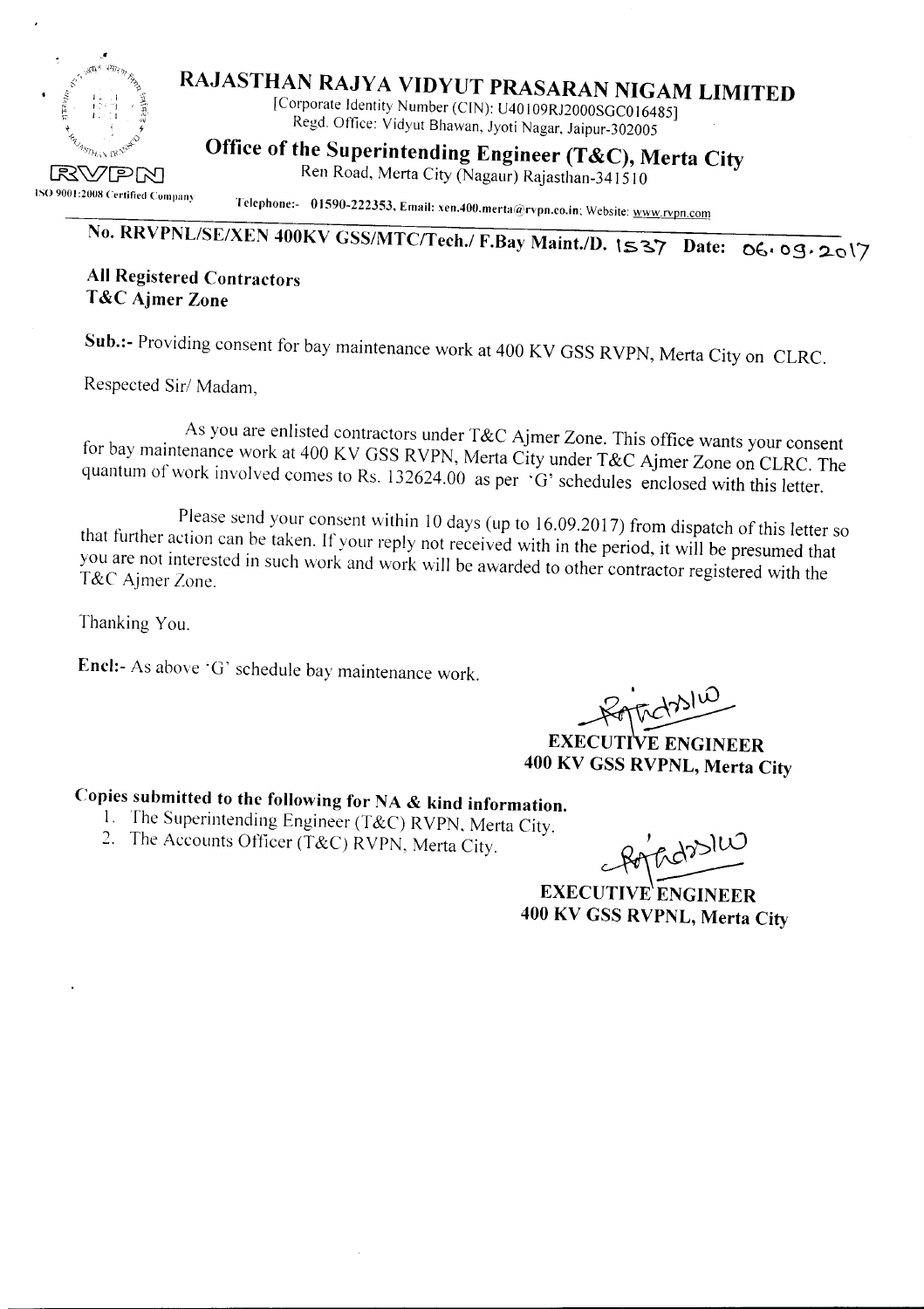#### OFFICE OF THE EXECUTIVE ENGINEER (400KV GSS), RVPN, Merta City "AN ISO 9001-2008 Certified Company"

G-Schedule for maintenance work of Bay Equipments, Power Transformers and Bus Bars & associated equipments for the year : 2017-18 at 400KV GSS, RVPN, Merta City w.e.f. 01-09-2017 to 31-10-2017

| $\mathsf{S}.\mathsf{NO}.$ | <b>Particulars</b>                                                                                                                                                                                                                                                                                                                                                 | Numbers<br>of bays | Frequency of<br>maintenance<br>to be done in<br>this year | Rate as per<br><b>BSR</b> for each<br>bay<br>(Rs.) | <b>Amount as</b><br>per BSR<br>(Rs.) | Amount as per<br><b>CLRC</b> (60%<br>above BSR)<br>(Rs.) |
|---------------------------|--------------------------------------------------------------------------------------------------------------------------------------------------------------------------------------------------------------------------------------------------------------------------------------------------------------------------------------------------------------------|--------------------|-----------------------------------------------------------|----------------------------------------------------|--------------------------------------|----------------------------------------------------------|
|                           | Maintenance of Bay Equipments                                                                                                                                                                                                                                                                                                                                      |                    |                                                           |                                                    |                                      |                                                          |
|                           | Maintenance work of following bay equipments such as Circuit Breaker. Current<br>Transformers, Lightning Arrestors, Isolators, CVTs, PLCC equipments and corresponding<br>Control and Relay Panels. (All spares, Lubricating material and only special T&P shall be<br>provided by RVPN. Cleaning material and general T&P shall be arranged by<br>theContractor.) |                    |                                                           |                                                    |                                      |                                                          |
|                           | a) Checking of tightness of clamps & Connectors.                                                                                                                                                                                                                                                                                                                   |                    |                                                           |                                                    |                                      |                                                          |
|                           | b) Cleaning of all insulators.                                                                                                                                                                                                                                                                                                                                     |                    |                                                           |                                                    |                                      |                                                          |
|                           | c) Attending to oil leakage. if any.                                                                                                                                                                                                                                                                                                                               |                    |                                                           |                                                    |                                      |                                                          |
|                           | d) Cleaning of all Junction Boxes and secondary terminal boxes.                                                                                                                                                                                                                                                                                                    |                    |                                                           |                                                    |                                      |                                                          |
|                           | c) Checking of operation of CB through relays and verifying various logic and Control<br>circuits and annunciation circuits.                                                                                                                                                                                                                                       |                    |                                                           |                                                    |                                      |                                                          |
|                           | f) Measurement of CB operation timings.                                                                                                                                                                                                                                                                                                                            |                    |                                                           |                                                    |                                      |                                                          |
|                           | $\overline{g}$ ) Checking of Isolator operation and its alignments.                                                                                                                                                                                                                                                                                                |                    |                                                           |                                                    |                                      |                                                          |
|                           | h) Checking of gas pressures like SF6 & N2 in circuit breakers/CTs. etc.                                                                                                                                                                                                                                                                                           |                    |                                                           |                                                    |                                      |                                                          |
|                           | i) Measurement of IR values of LAs, CTs and CVTs.                                                                                                                                                                                                                                                                                                                  |                    |                                                           |                                                    |                                      |                                                          |
|                           | i) Lubrication of defined parts of all equipments all required points.                                                                                                                                                                                                                                                                                             |                    |                                                           |                                                    |                                      |                                                          |
|                           | k) Washing the equipments. In case oil stains are present, then washing is to be done with<br>use of detergent solution.                                                                                                                                                                                                                                           |                    |                                                           |                                                    |                                      |                                                          |
|                           | 1) Cleaning of C&R panel from inside.                                                                                                                                                                                                                                                                                                                              |                    |                                                           |                                                    |                                      |                                                          |
|                           | m) Providing other related work assistance as may be required by In charge.                                                                                                                                                                                                                                                                                        |                    |                                                           |                                                    |                                      |                                                          |
|                           | 400 KV bay (1 No. Supervisor + 10 Nos. Workmen)                                                                                                                                                                                                                                                                                                                    | 9                  | 1                                                         | 2773.00                                            | 24957.00                             | 39931.20                                                 |
|                           | 220 KV bay (1 No. Supervisor + 8 Nos. Workmen)                                                                                                                                                                                                                                                                                                                     | 10                 | 1                                                         | 2332.00                                            | 23320.00                             | 37312.00                                                 |
|                           | 132 KV bay (1 No. Supervisor + 6 Nos. Workmen)                                                                                                                                                                                                                                                                                                                     | 10                 | -1                                                        | 1892.00                                            | 18920.00                             | 30272.00                                                 |
|                           | 33 or 11 KV bay (1 No. Supervisor + 5 Nos. Workmen)                                                                                                                                                                                                                                                                                                                | -1                 | $\mathbf{1}$                                              | 1666.00                                            | 1666.00                              | 2665.60                                                  |
| <b>Total Amount</b>       |                                                                                                                                                                                                                                                                                                                                                                    |                    |                                                           |                                                    |                                      | 110180.80                                                |

Junior Engineer (M)

400 kV GSS Merta

Assistant Engineer (M) 400 kV GSS Merta

Executive Engineer 400 kV GSS Merta